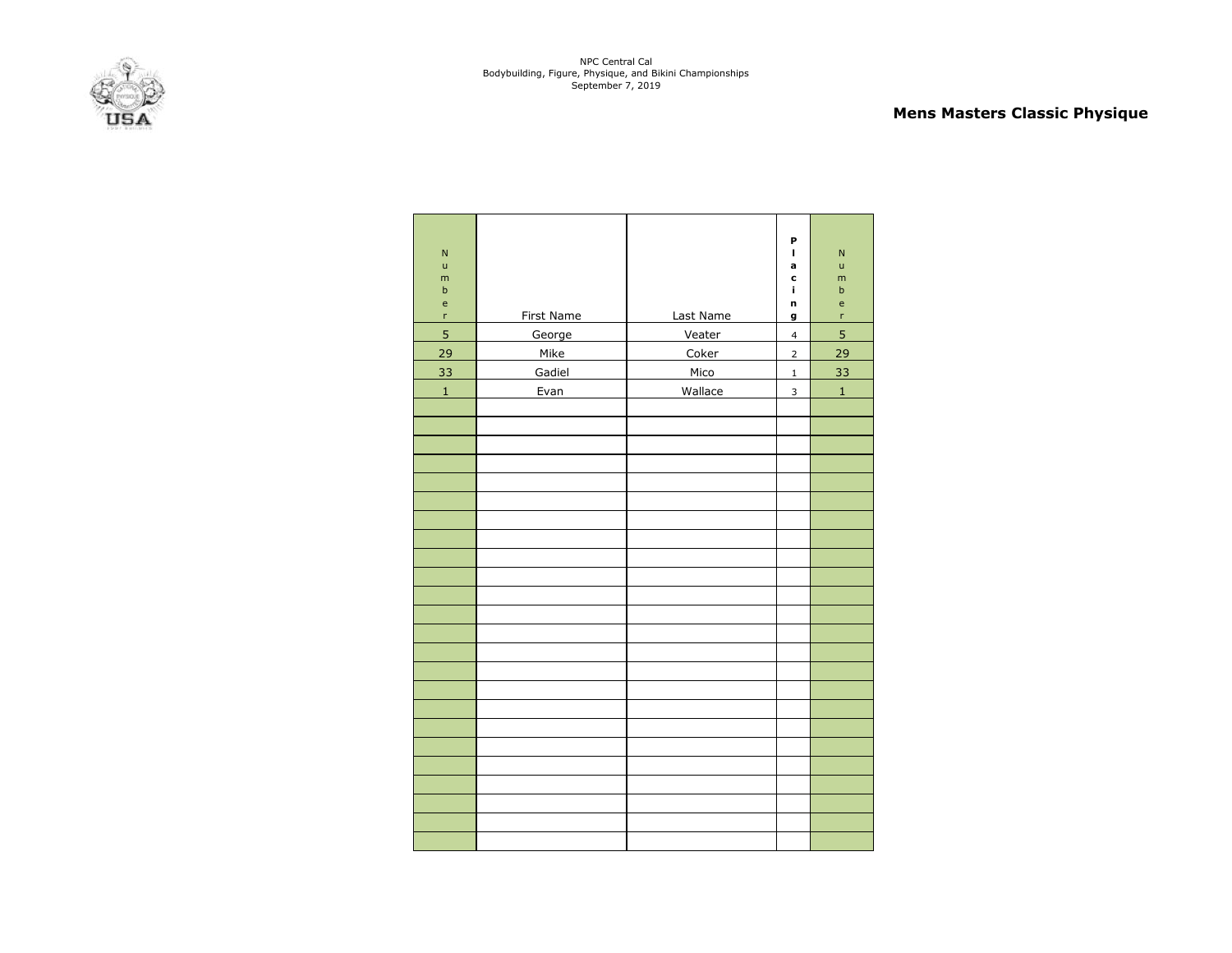

# **Classic Physique A**

| $\overline{N}$<br>$\mathsf{u}$<br>m<br>$\mathsf b$<br>$\mathsf{e}% _{0}\left( \mathsf{e}_{0}\right)$<br>'n | <b>First Name</b> | Last Name        | P<br>$\blacksquare$<br>a<br>c<br>ĩ.<br>n<br>g | $\mathsf{N}$<br>ū<br>m<br>b<br>e<br>'n |
|------------------------------------------------------------------------------------------------------------|-------------------|------------------|-----------------------------------------------|----------------------------------------|
| 12                                                                                                         |                   |                  |                                               | 12                                     |
| 15                                                                                                         | Chan<br>Juan      | <b>Rin</b>       | $\mathbf 1$<br>$\mathsf 3$                    | 15                                     |
| 18                                                                                                         | Andrew            | Espinoza<br>Hill | $\overline{\mathbf{4}}$                       | 18                                     |
|                                                                                                            |                   |                  |                                               |                                        |
| 19                                                                                                         | Gersai            | Gutierrez        | $\overline{2}$                                | 19                                     |
|                                                                                                            |                   |                  |                                               |                                        |
|                                                                                                            |                   |                  |                                               |                                        |
|                                                                                                            |                   |                  |                                               |                                        |
|                                                                                                            |                   |                  |                                               |                                        |
|                                                                                                            |                   |                  |                                               |                                        |
|                                                                                                            |                   |                  |                                               |                                        |
|                                                                                                            |                   |                  |                                               |                                        |
|                                                                                                            |                   |                  |                                               |                                        |
|                                                                                                            |                   |                  |                                               |                                        |
|                                                                                                            |                   |                  |                                               |                                        |
|                                                                                                            |                   |                  |                                               |                                        |
|                                                                                                            |                   |                  |                                               |                                        |
|                                                                                                            |                   |                  |                                               |                                        |
|                                                                                                            |                   |                  |                                               |                                        |
|                                                                                                            |                   |                  |                                               |                                        |
|                                                                                                            |                   |                  |                                               |                                        |
|                                                                                                            |                   |                  |                                               |                                        |
|                                                                                                            |                   |                  |                                               |                                        |
|                                                                                                            |                   |                  |                                               |                                        |
|                                                                                                            |                   |                  |                                               |                                        |
|                                                                                                            |                   |                  |                                               |                                        |
|                                                                                                            |                   |                  |                                               |                                        |
|                                                                                                            |                   |                  |                                               |                                        |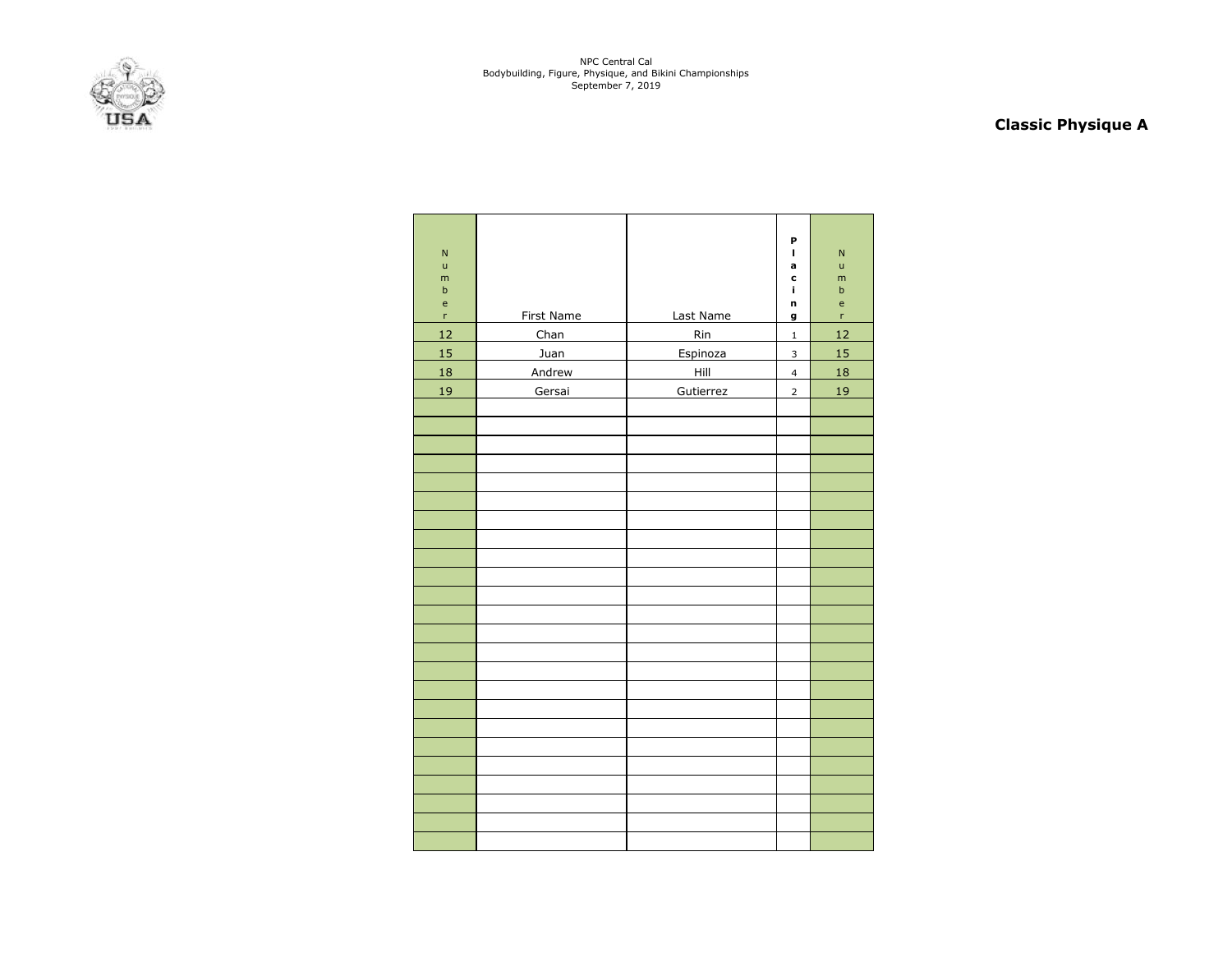

# **Classic Physique B**

|    |                   |            |                | P              |        |
|----|-------------------|------------|----------------|----------------|--------|
|    | N                 |            |                | т              | N      |
|    | $\mathsf{u}$<br>m |            |                | a<br>c         | ū<br>m |
|    | $\mathsf b$       |            |                | Ĩ.             | b      |
|    | e<br>'n           | First Name | Last Name      | n<br>g         | e<br>r |
|    | 9                 | Joseph     | Cappello       | 8              | 9      |
|    | 11                | Jose       | Acevedo        | 5              | 11     |
|    | 20                | David      | Wilson         | $\mathbf{1}$   | 20     |
|    | 21                | Rick       | Salinas        | 4              | 21     |
| 22 |                   | Alex       | Montes         | 6              | 22     |
|    | 23                | Marquis    | Stephens       | $\overline{2}$ | 23     |
|    | 24                | Gregory    | Quezada        | $\overline{7}$ | 24     |
| 25 |                   | Garrett    | Perez          | 11             | 25     |
|    | 26                | Max        | Montiel        | 10             | 26     |
|    | 27                | Jason      | <b>Alameda</b> | 9              | 27     |
|    | 28                | Gary       | Sandrini       | 3              | 28     |
|    | 31                | Jose       | Gallegos       | 12             | 31     |
|    |                   |            |                |                |        |
|    |                   |            |                |                |        |
|    |                   |            |                |                |        |
|    |                   |            |                |                |        |
|    |                   |            |                |                |        |
|    |                   |            |                |                |        |
|    |                   |            |                |                |        |
|    |                   |            |                |                |        |
|    |                   |            |                |                |        |
|    |                   |            |                |                |        |
|    |                   |            |                |                |        |
|    |                   |            |                |                |        |
|    |                   |            |                |                |        |
|    |                   |            |                |                |        |
|    |                   |            |                |                |        |
|    |                   |            |                |                |        |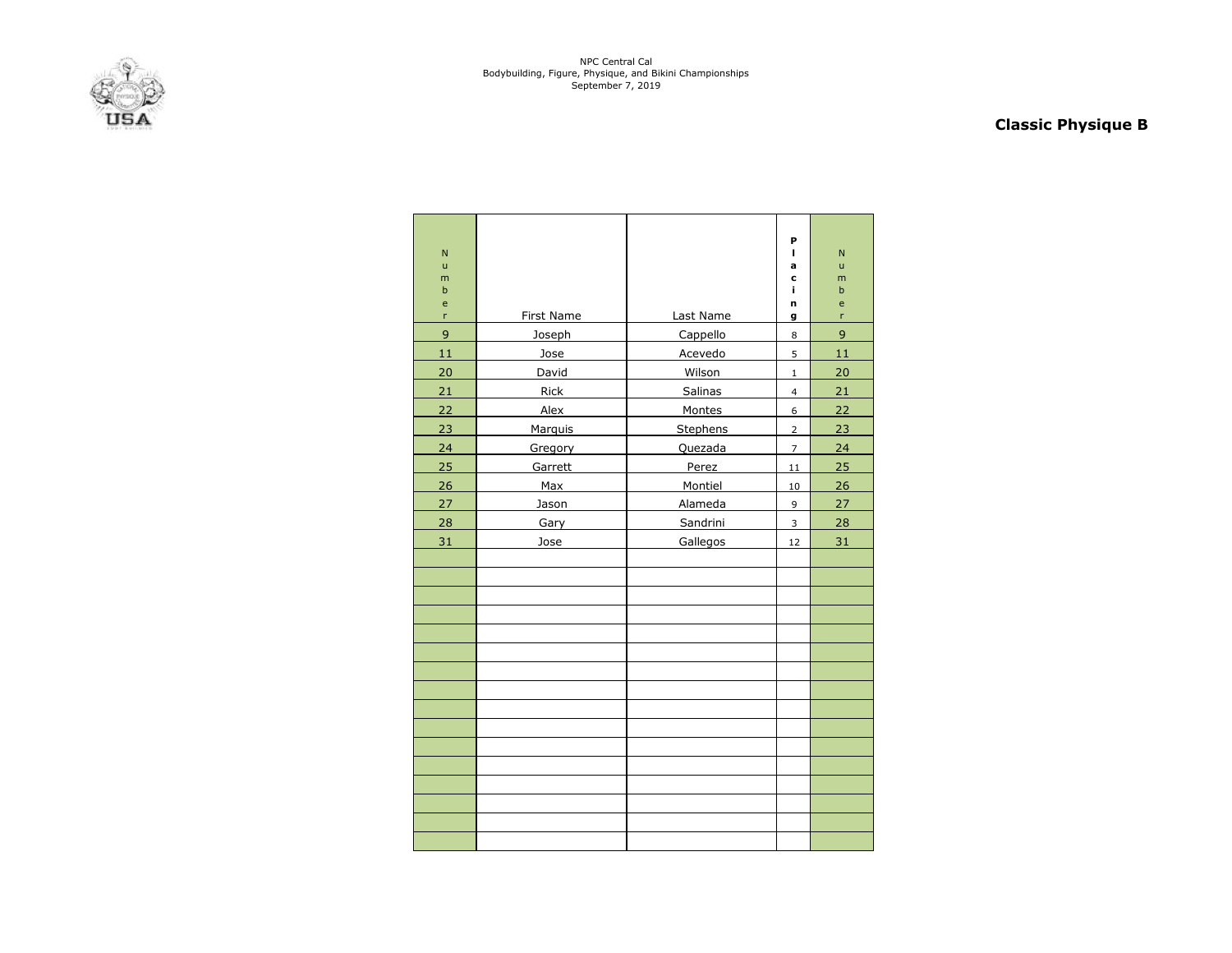

# **Classic Physique C**

| $\overline{N}$<br>$\mathsf{u}$<br>m<br>$\mathsf b$<br>$\mathsf{e}% _{0}\left( \mathsf{e}_{0}\right)$<br>r | First Name | Last Name   | P<br>$\mathbf{I}$<br>a<br>c<br>Ĩ.<br>n<br>g | $\overline{\mathsf{N}}$<br>ū<br>m<br>$\sf b$<br>e<br>'n |
|-----------------------------------------------------------------------------------------------------------|------------|-------------|---------------------------------------------|---------------------------------------------------------|
| 17                                                                                                        | Mohammed   | Altalieiyah | $\overline{2}$                              | $17\,$                                                  |
| 29                                                                                                        | Mike       | Coker       | $\overline{\mathbf{3}}$                     | 29                                                      |
| 30                                                                                                        | Shane      | Yahnian     | $\mathbf 1$                                 | 30                                                      |
|                                                                                                           |            |             |                                             |                                                         |
|                                                                                                           |            |             | 0                                           |                                                         |
|                                                                                                           |            |             |                                             |                                                         |
|                                                                                                           |            |             |                                             |                                                         |
|                                                                                                           |            |             |                                             |                                                         |
|                                                                                                           |            |             |                                             |                                                         |
|                                                                                                           |            |             |                                             |                                                         |
|                                                                                                           |            |             |                                             |                                                         |
|                                                                                                           |            |             |                                             |                                                         |
|                                                                                                           |            |             |                                             |                                                         |
|                                                                                                           |            |             |                                             |                                                         |
|                                                                                                           |            |             |                                             |                                                         |
|                                                                                                           |            |             |                                             |                                                         |
|                                                                                                           |            |             |                                             |                                                         |
|                                                                                                           |            |             |                                             |                                                         |
|                                                                                                           |            |             |                                             |                                                         |
|                                                                                                           |            |             |                                             |                                                         |
|                                                                                                           |            |             |                                             |                                                         |
|                                                                                                           |            |             |                                             |                                                         |
|                                                                                                           |            |             |                                             |                                                         |
|                                                                                                           |            |             |                                             |                                                         |
|                                                                                                           |            |             |                                             |                                                         |
|                                                                                                           |            |             |                                             |                                                         |
|                                                                                                           |            |             |                                             |                                                         |
|                                                                                                           |            |             |                                             |                                                         |